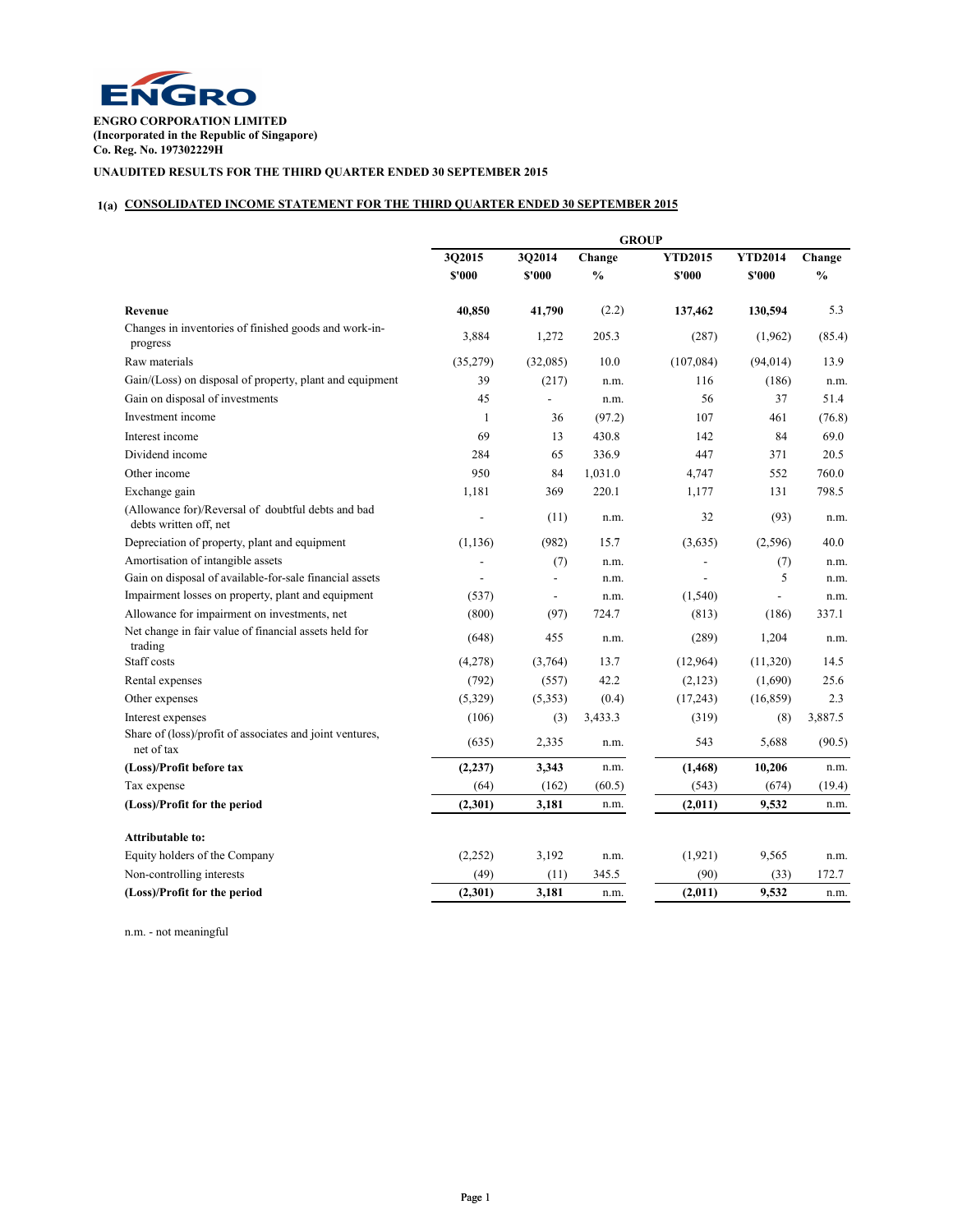## **1(b) CONSOLIDATED INCOME STATEMENT OF COMPREHENSIVE INCOME FOR THE SECOND QUARTER ENDED 30 SEPTEMBER 2015**

|                                                                                                  | <b>GROUP</b>     |                  |                         |                          |                          |                |  |
|--------------------------------------------------------------------------------------------------|------------------|------------------|-------------------------|--------------------------|--------------------------|----------------|--|
|                                                                                                  | 302015<br>\$'000 | 302014<br>\$'000 | Change<br>$\frac{0}{0}$ | <b>YTD2015</b><br>\$'000 | <b>YTD2014</b><br>\$'000 | Change<br>$\%$ |  |
| (Loss)/Profit for the period                                                                     | (2,301)          | 3,181            | n.m.                    | (2,011)                  | 9,532                    | n.m.           |  |
| Other comprehensive income:                                                                      |                  |                  |                         |                          |                          |                |  |
| Items that are or maybe reclassified<br>subsequently to profit or loss:                          |                  |                  |                         |                          |                          |                |  |
| Foreign curreny translation differences for<br>foreign operations                                | 2,371            | (539)            | n.m.                    | 2,591                    | (1,650)                  | n.m.           |  |
| Exchange differences on monetary items<br>forming part of the net investment                     | 2,167            | 735              | 194.8                   | 2,758                    | 351                      | 685.8          |  |
| Net change in fair value of available-for-sale<br>financial assets transferred to profit or loss | 800              | 97               | 724.7                   | 813                      | 181                      | 349.2          |  |
| Net change in fair value of available-for-sale<br>financial assets                               | (203)            | (2,275)          | (91.1)                  | 1,069                    | 1,564                    | (31.6)         |  |
| Other comprehensive income for the period, net of tax                                            | 5,135            | (1,982)          | n.m.                    | 7,231                    | 446                      | 1,521.3        |  |
| Total comprehensive income for the period                                                        | 2,834            | 1,199            | 136.4                   | 5,220                    | 9,978                    | (47.7)         |  |
| Total comprehensive income attributable to:                                                      |                  |                  |                         |                          |                          |                |  |
| Equity holders of the Company                                                                    | 2,844            | 1,210            | 135.0                   | 5,310                    | 10,011                   | (47.0)         |  |
| Non-controlling interests                                                                        | (10)             | (11)             | (9.1)                   | (90)                     | (33)                     | 172.7          |  |
|                                                                                                  | 2,834            | 1,199            | 136.4                   | 5,220                    | 9,978                    | (47.7)         |  |
| n.m. - not meaningful                                                                            |                  |                  |                         |                          |                          |                |  |

## **1(c) EARNINGS PER ORDINARY SHARE (EPS)**

|                                                                                               |              | <b>GROUP</b> |  |                | <b>GROUP</b> |
|-----------------------------------------------------------------------------------------------|--------------|--------------|--|----------------|--------------|
|                                                                                               | 302015       | 302014       |  | <b>YTD2015</b> | YTD2014      |
|                                                                                               | <b>Cents</b> | Cents        |  | Cents          | Cents        |
| Earnings per ordinary shares (loss)/ profit<br>attributable to equity holders of the Company: |              |              |  |                |              |
| (i) Based on weighted average number of                                                       |              |              |  |                |              |
| ordinary shares in issue                                                                      | (1.90)       | 2.69         |  | (1.62)         | 8.07         |
| (ii) On a fully diluted basis                                                                 | (1.90)       | 2.69         |  | (1.62)         | 8.05         |
|                                                                                               |              |              |  |                |              |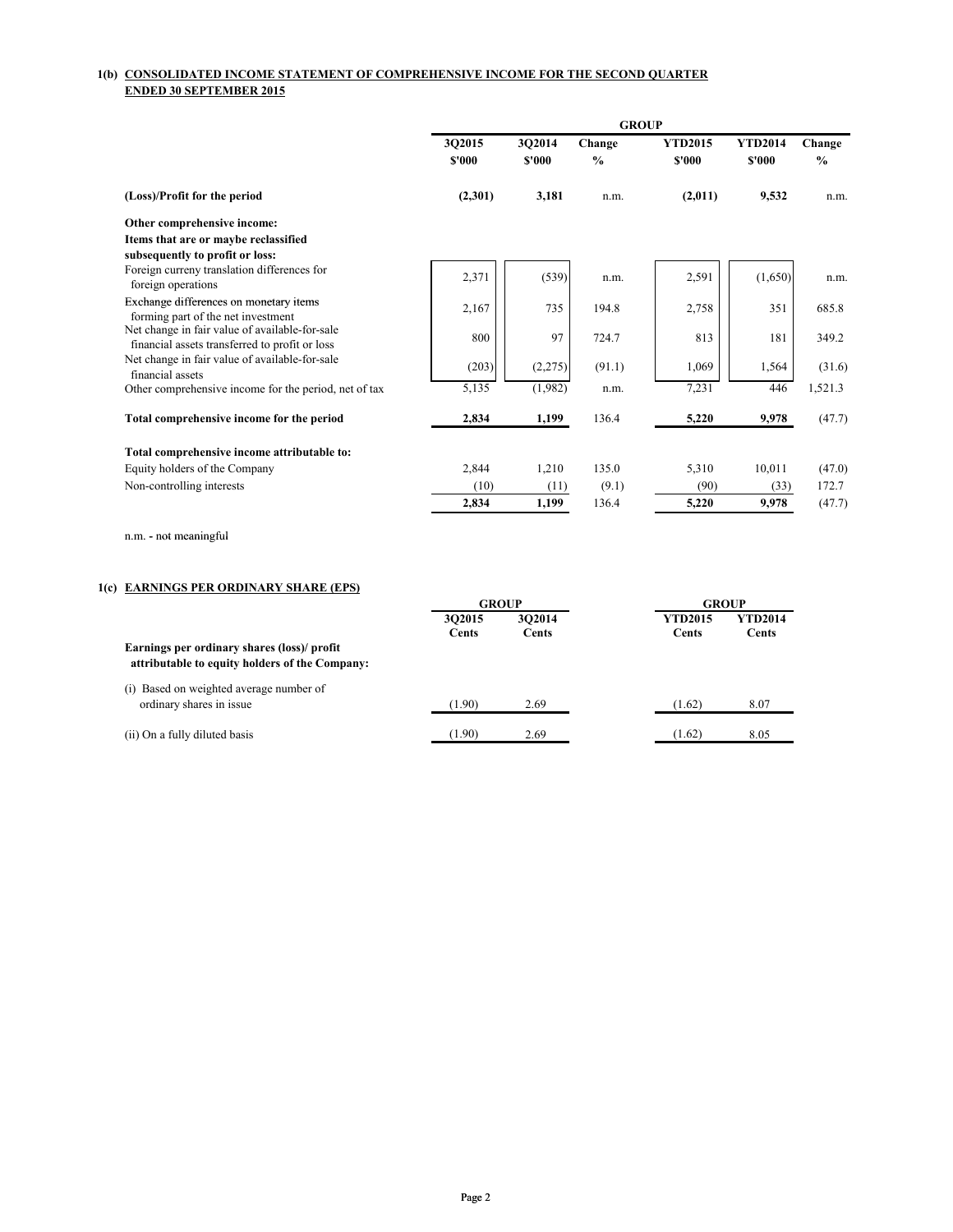## **1(d) BALANCE SHEETS**

|                                                |                | <b>GROUP</b>             | <b>COMPANY</b> |             |  |
|------------------------------------------------|----------------|--------------------------|----------------|-------------|--|
|                                                | 30 Sep 2015    | 31 Dec 2014              | 30 Sep 2015    | 31 Dec 2014 |  |
|                                                | \$'000         | \$'000                   | \$'000         | \$'000      |  |
| <b>ASSETS</b>                                  |                |                          |                |             |  |
| Property, plant and equipment                  | 15,839         | 18,845                   | 2,508          | 2,379       |  |
| Subsidiaries                                   | $\blacksquare$ |                          | 50,590         | 50,450      |  |
| Intangible assets                              | 333            | 333                      |                |             |  |
| Associates and joint ventures                  | 108,513        | 103,863                  | 60,243         | 60,243      |  |
| Other investments                              | 24,536         | 21,034                   | 1,217          | 1,275       |  |
| Other financial assets                         | 212            | 172                      | 172            | 172         |  |
| Amount due from associates and a joint venture | 2,107          | 2,094                    |                |             |  |
| Loan to a subsidiary                           |                |                          | 2,149          | 2,073       |  |
| <b>Non-current assets</b>                      | 151,540        | 146,341                  | 116,879        | 116,592     |  |
| Other investments                              | 35,288         | 33,980                   |                | 18          |  |
| Inventories                                    | 12,464         | 11,157                   | 6,440          | 7,938       |  |
| Trade and other receivables                    | 49,980         | 40,444                   | 74,305         | 59,456      |  |
| Loan to a subsidiary                           | ÷.             | $\overline{\phantom{a}}$ | 5,569          | 5,936       |  |
| Cash and cash equivalents                      | 23,822         | 36,940                   | 10,886         | 16,751      |  |
| <b>Current assets</b>                          | 121,554        | 122,521                  | 97,200         | 90,099      |  |
|                                                |                |                          |                |             |  |
| <b>TOTAL ASSETS</b>                            | 273,094        | 268,862                  | 214,079        | 206,691     |  |
|                                                |                |                          |                |             |  |
| <b>EQUITY</b><br>Share capital                 | 85,270         | 85,270                   | 85,270         | 85,270      |  |
| Reserves                                       | 144,431        | 142,728                  | 99,252         | 98,109      |  |
|                                                | 229,701        | 227,998                  | 184,522        | 183,379     |  |
| Non-controlling interests                      | 89             | 133                      |                |             |  |
| <b>TOTAL EQUITY</b>                            | 229,790        | 228,131                  | 184,522        | 183,379     |  |
| <b>LIABILITIES</b>                             |                |                          |                |             |  |
| Loans and borrowings                           | 7,758          | 8,935                    | 177            | 116         |  |
| Deferred tax liabilities                       | 1,028          | 997                      |                |             |  |
| <b>Non-current liabilities</b>                 | 8,786          | 9,932                    | 177            | 116         |  |
|                                                |                |                          |                |             |  |
| Loans and borrowings                           | 9,139          | 3,008                    | 16,592         | 10,071      |  |
| Trade and other payables                       | 25,069         | 27,427                   | 12,788         | 13,125      |  |
| Current tax liabilities                        | 310            | 364                      |                |             |  |
| <b>Current liabilities</b>                     | 34,518         | 30,799                   | 29,380         | 23,196      |  |
| <b>TOTAL LIABILITIES</b>                       | 43,304         | 40,731                   | 29,557         | 23,312      |  |
| <b>TOTAL EQUITY AND LIABILITIES</b>            | 273,094        | 268,862                  | 214,079        | 206,691     |  |

## **ANALYSIS OF BALANCE SHEETS**

Property, plant and equipment decreased by \$3.0 million due to provision for impairment on plant and machinery of \$1.5 million, depreciation charge of \$3.6 million and effect of movements in exchange rate of \$0.6 million, offset by additions of \$3.0 million.

Other investments increased by \$4.8 million due to additional investments and fair value gain.

Trade and other receivables increased by \$9.5 million due to \$6.8 million loan to an associate and higher amount owed by trade debtors.

Increase in loans and borrowings by \$5.0 million was pertaining to a short term loan.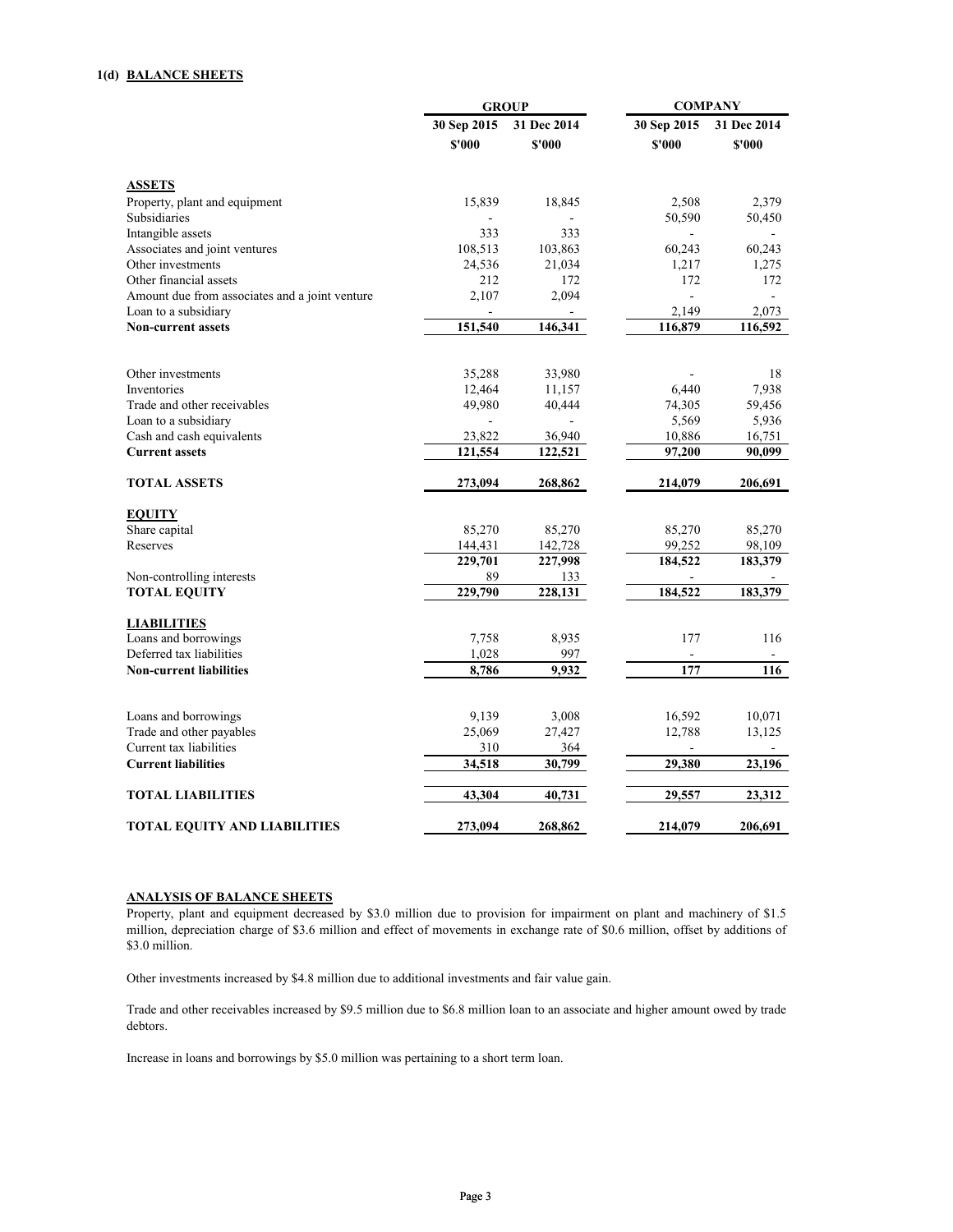## **1(e) GROUP BORROWINGS**

|                                 | As at<br>30 Sep 2015<br>\$'000 | As at<br>31 Dec 2014<br>\$'000 |
|---------------------------------|--------------------------------|--------------------------------|
| Amount repayable in one year    |                                |                                |
| Secured                         | 2,616                          | 3,008                          |
| Unsecured                       | 6,523                          |                                |
|                                 | 9,139                          | 3,008                          |
| Amount repayable after one year |                                |                                |
| Secured                         | 7,758                          | 8,935                          |
| Unsecured                       |                                |                                |
|                                 | 7,758                          | 8,935                          |
| Total                           | 16,897                         | 11,943                         |

## **Details of any collateral**

The Group's banking facilities are secured by:

a) fixed deposits amounting to \$0.5 million,

b) the hire purchase facilities of the Group are secured by the Company and its subsidiaries' plant and machinery and motor vehicles.

### **1(f) NET ASSET VALUE**

|                                              | <b>GROUP</b>    |                        | <b>COMPANY</b>  |                        |
|----------------------------------------------|-----------------|------------------------|-----------------|------------------------|
|                                              | 302015<br>Cents | 302014<br><b>Cents</b> | 302015<br>Cents | 302014<br><b>Cents</b> |
| Net asset value per ordinary share at end of |                 |                        |                 |                        |
| the financial period/year                    | 1.94            | .84                    | 1.55            | 1.49                   |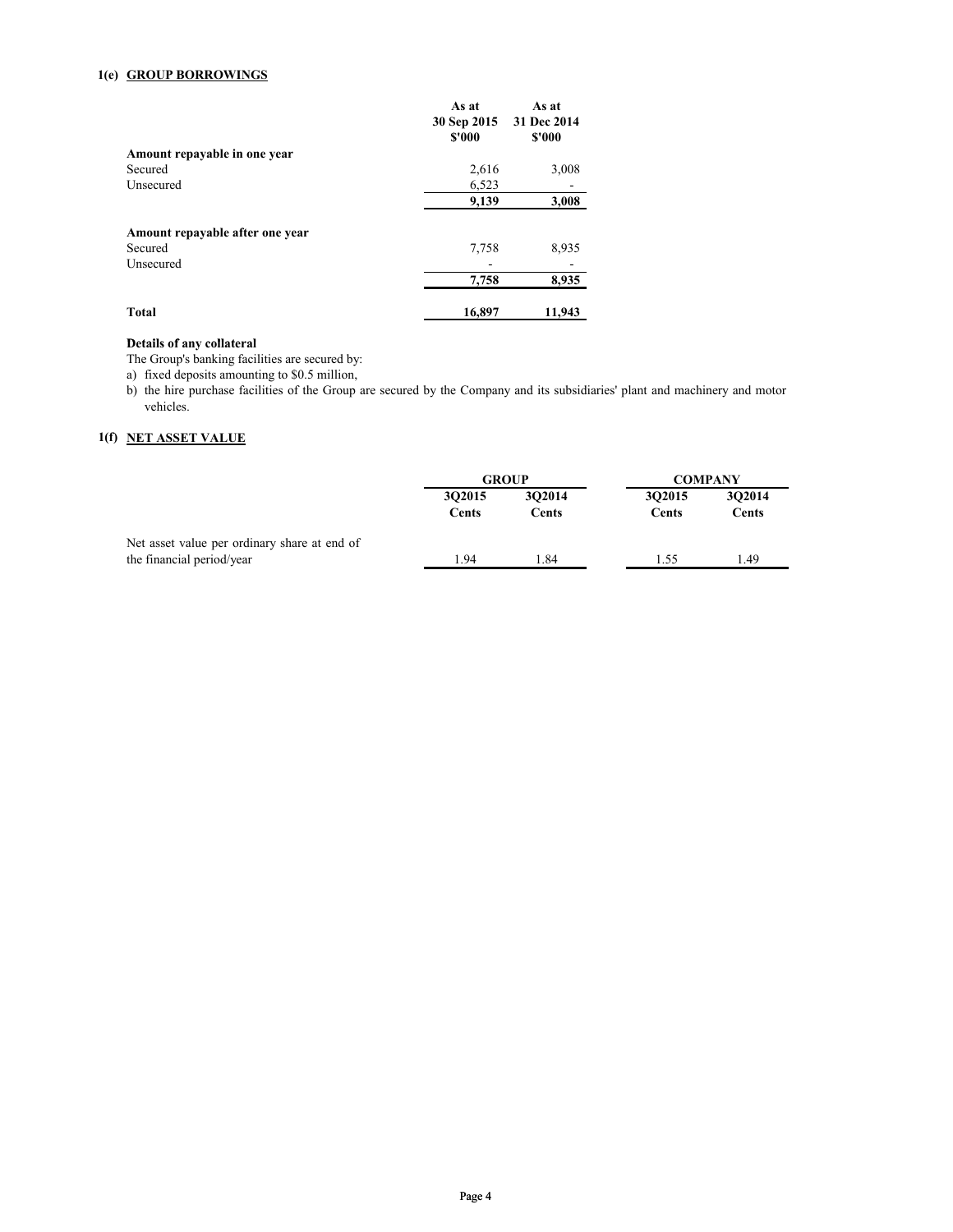## **2 CONSOLIDATED STATEMENT OF CASH FLOWS FOR THE THIRD QUARTER ENDED 30 SEPTEMBER 2015**

|                                                                                   | <b>GROUP</b>   |                              |
|-----------------------------------------------------------------------------------|----------------|------------------------------|
|                                                                                   | 3Q2015         | 3Q2014                       |
|                                                                                   | <b>S\$'000</b> | <b>S\$'000</b>               |
| Cash flows from operating activities                                              |                |                              |
| (Loss)/Profit before tax                                                          | (2,237)        | 3,343                        |
| Adjustments for:                                                                  |                |                              |
| Allowance for doubtful receivables                                                |                | 11                           |
| Depreciation of property, plant and equipment                                     | 1,136          | 982                          |
| Amortisation of intangible asset                                                  |                | 7                            |
| Dividend income                                                                   | (284)          | (65)                         |
| Impairment losses on property, plant and equipment                                | 537            |                              |
| Allowance of impairment on investments, net                                       | 800            | 97                           |
| Interest expenses                                                                 | 106            | 3                            |
| Interest income                                                                   | (69)           | (13)                         |
| (Gain)/Loss on disposal of:                                                       |                |                              |
| - investments                                                                     | (45)           |                              |
| - property, plant and equipment                                                   | (39)           | 217                          |
| Net change in fair value of financial assets at fair value through profit or loss | 648            | (455)                        |
| Share of (loss)/profit of associates and joint ventures, net of tax               | 635            | (2, 335)                     |
| Operating profit before working capital changes                                   | 1,188          | 1,792                        |
|                                                                                   |                |                              |
| Changes in working capital:                                                       |                |                              |
| Inventories                                                                       | (6, 812)       | (1,704)                      |
| Trade and other payables                                                          | 1,258          | 5,255                        |
| Trade and other receivables                                                       | 4,496          | 1,063                        |
| Net cash generated from operating activities                                      | 130            | 6,406                        |
| Income tax paid<br>Net cash (used in)/generated from operating activities         | (150)<br>(20)  | (114)<br>6,292               |
|                                                                                   |                |                              |
| <b>Cash flows from investing activities</b>                                       |                |                              |
| Distribution from other investments                                               | 59             | 61                           |
| Dividends received from:                                                          |                |                              |
| - other investments                                                               | 284            | 65                           |
| - associates and joint ventures                                                   |                | 2,226                        |
| Interest received                                                                 | 69             | 13                           |
| Loan to a joint venture<br>Proceeds from disposal of:                             | (210)          | $\qquad \qquad \blacksquare$ |
| - other investments                                                               | 2,893          | 865                          |
| - property, plant and equipment                                                   | 41             | 27                           |
| Purchase of other investments                                                     | (3,225)        | (6, 879)                     |
| Purchase of an intangible asset                                                   |                | (299)                        |
| Purchase of property, plant and equipment                                         | (392)          | (2,516)                      |
| Net cash used in investing activities                                             | (481)          | (6, 437)                     |
|                                                                                   |                |                              |
| <b>Cash flows from financing activities</b>                                       |                |                              |
| Dividends paid by the Company                                                     | (2,967)        | (5,934)                      |
| Interest paid                                                                     | (106)          | (3)                          |
| Repayment of finance lease liabilities                                            | (763)          | (763)                        |
| Proceeds from short term borrowing                                                | 5,000<br>1,164 | (6,700)                      |
| Net cash generated from/(used in) financing activities                            |                |                              |
| Net increase/(decrease) in cash and cash equivalents                              | 663            | (6, 845)                     |
| Cash and cash equivalents at beginning of period                                  | 23,242         | 37,732                       |
| Effect of exchange rate fluctuations on cash held                                 | (83)           | 79                           |
| Cash and cash equivalents at end of the period                                    | 23,822         | 30,966                       |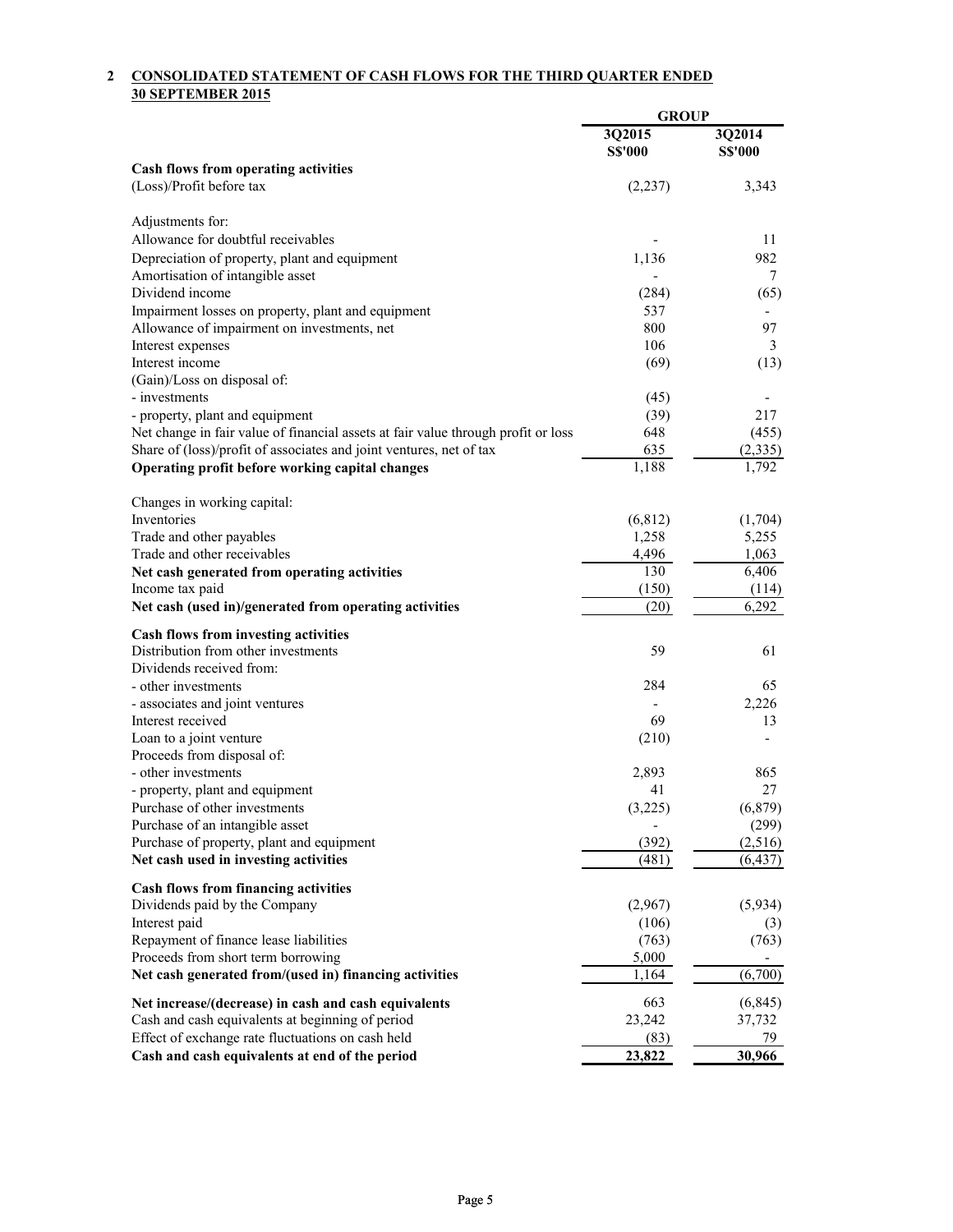#### **2 CONSOLIDATED STATEMENT OF CASH FLOWS FOR THE THIRD QUARTER ENDED 30 SEPTEMBER 2015 (cont'd)**

# **ANALYSIS OF CONSOLIDATED STATEMENT OF CASH FLOWS**

Compared to 3Q2014, net cash generated from operating activities in 3Q2015 was lower by \$6.3 million. This was due to increase in inventories in one of its business unit which changed business model from toll compounding to manfacturing. Movements in trade and other receivables was largely offset by those of the trade and other payables.

The Group's net cash used in investing activities of \$0.5 million in 3Q2015 was lower than that of \$6.4 million in 3Q2014 by \$6.0 million. This was attributable to lesser additional investments in financial assets and lower purchase of fixed asset during 3Q2015.

The Group's net cash generated from financing activities of \$1.2 million in 3Q2015 was due to proceeds from short term borrowings offset by dividends paid by the Company.

The cash and cash equivalents as at end of 3Q2015 was \$23.8 million, \$7.1 million lower than 3Q2014.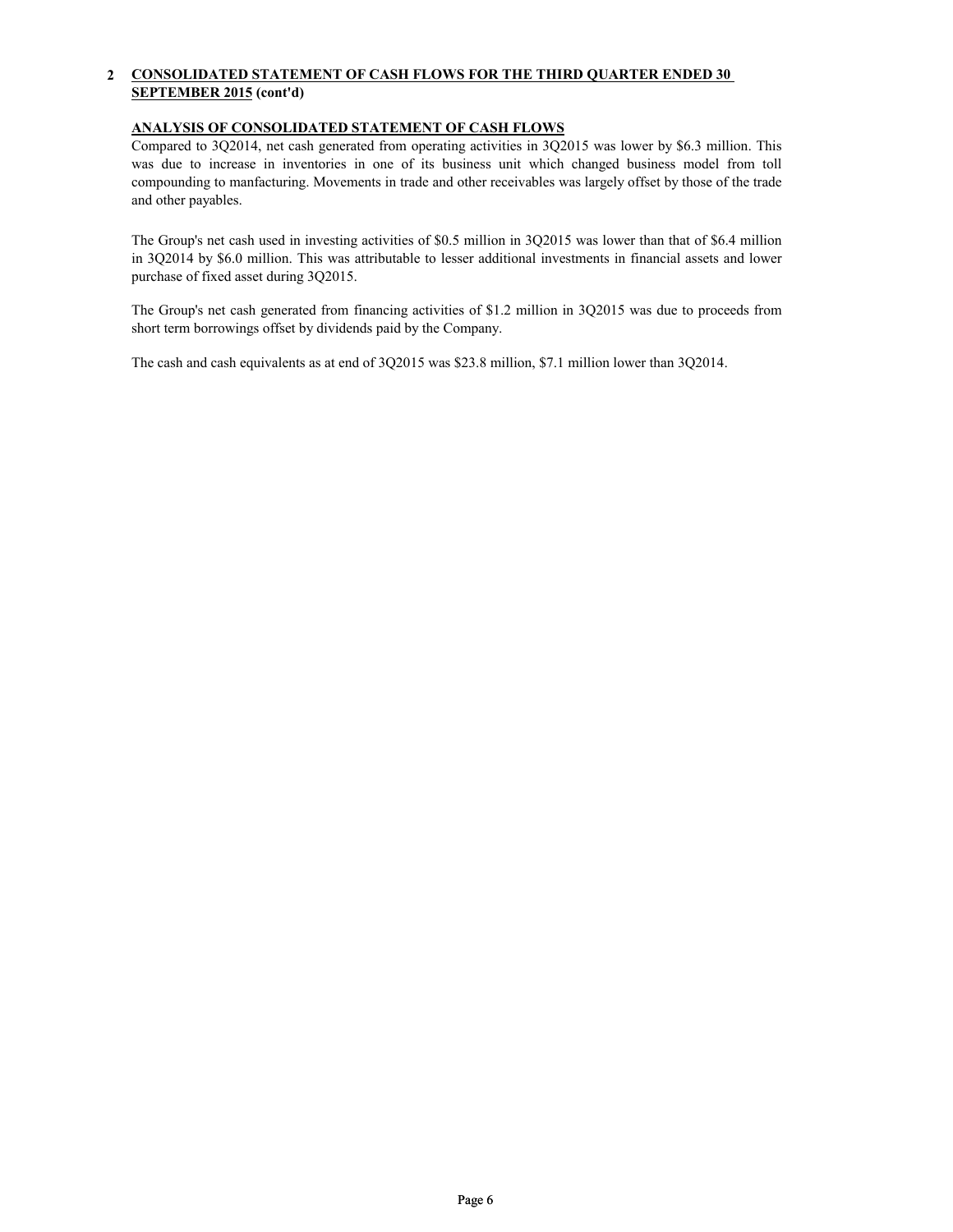#### **3 STATEMENT OF CHANGES IN EQUITY FOR THE THIRD QUARTER ENDED 30 SEPTEMBER 2015**

|                                                                                                                                                              | Share capital  | Capital<br>reserve | Reserve<br>for own<br>shares | <b>Share option</b><br>reserve | Foreign<br>currency<br>translation<br>reserve | Fair value<br>reserve | Accumulated<br>profits   | Total         | Non-<br>controlling<br>interests | <b>Total equity</b> |
|--------------------------------------------------------------------------------------------------------------------------------------------------------------|----------------|--------------------|------------------------------|--------------------------------|-----------------------------------------------|-----------------------|--------------------------|---------------|----------------------------------|---------------------|
|                                                                                                                                                              | <b>S\$'000</b> | <b>S\$'000</b>     | <b>S\$'000</b>               | <b>S\$'000</b>                 | <b>S\$'000</b>                                | <b>S\$'000</b>        | <b>S\$'000</b>           | <b>SS'000</b> | <b>S\$'000</b>                   | <b>S\$'000</b>      |
| Group                                                                                                                                                        |                |                    |                              |                                |                                               |                       |                          |               |                                  |                     |
| At 1 July 2014                                                                                                                                               | 85,270         | (21)               | (20)                         | 168                            | (6,266)                                       | 11,308                | 132,991                  | 223,430       | 151                              | 223,581             |
| Total comprehensive income for the period                                                                                                                    |                |                    |                              |                                |                                               |                       |                          |               |                                  |                     |
| Profit for the period                                                                                                                                        |                |                    |                              |                                |                                               |                       | 3,192                    | 3,192         | (11)                             | 3,181               |
| Other comprehensive income                                                                                                                                   |                |                    |                              |                                |                                               |                       |                          |               |                                  |                     |
| Foreign currency translation differences for foreign operations                                                                                              |                |                    |                              | $\overline{a}$                 | (539)                                         |                       | $\overline{\phantom{a}}$ | (539)         | $\overline{a}$                   | (539)               |
| Exchange differences on monetary items forming part of the<br>net investment in foreign operations                                                           |                |                    |                              |                                | 735                                           |                       |                          | 735           |                                  | 735                 |
| Net change in fair value of available-for-sale financial assets                                                                                              |                |                    |                              |                                |                                               |                       |                          |               |                                  |                     |
| reclassified to profit or loss                                                                                                                               |                |                    |                              |                                |                                               | 97                    |                          | 97            |                                  | 97                  |
| Net change in fair value of available-for-sale financial assets                                                                                              |                |                    |                              |                                |                                               | (2,275)               |                          | (2,275)       |                                  | (2,275)             |
| Total other comprehensive income                                                                                                                             |                | $\overline{a}$     | $\overline{a}$               | $\overline{\phantom{a}}$       | 196                                           | (2,178)               | $\overline{\phantom{a}}$ | (1,982)       | $\overline{\phantom{a}}$         | (1,982)             |
| Total comprehensive income for the period                                                                                                                    |                |                    |                              |                                | 196                                           | (2,178)               | 3,192                    | 1,210         | (11)                             | 1,199               |
| Transactions with owners, recognised directly in equity<br>Contributions by and distributions to owners<br>Final one-tier dividend paid of 3 cents per share |                |                    |                              |                                |                                               |                       | (3,560)                  | (3,560)       |                                  | (3,560)             |
| Special one-tier dividend declared of 2 cents per share                                                                                                      |                |                    |                              |                                |                                               |                       | (2,374)                  | (2,374)       | $\overline{a}$                   | (2, 374)            |
| <b>Total transactions with owners</b>                                                                                                                        |                |                    |                              |                                |                                               |                       | (5,934)                  | (5,934)       |                                  | (5,934)             |
| At 30 September 2014                                                                                                                                         | 85,270         | (21)               | (20)                         | 168                            | (6,070)                                       | 9,130                 | 130,249                  | 218,706       | 140                              | 218,846             |
|                                                                                                                                                              |                |                    |                              |                                |                                               |                       |                          |               |                                  |                     |
| At 1 July 2015                                                                                                                                               | 85,270         | (21)               | (20)                         | 168                            | 1,436                                         | 9,410                 | 134,175                  | 230,418       | 99                               | 230,517             |
| Total comprehensive income for the period<br>Loss for the period                                                                                             |                |                    |                              |                                |                                               |                       | (2,252)                  | (2,252)       | (49)                             | (2,301)             |
| Other comprehensive income                                                                                                                                   |                |                    |                              |                                |                                               |                       |                          |               |                                  |                     |
| Foreign currency translation differences for foreign operations<br>Exchange differences on monetary items forming part of the                                |                |                    |                              | $\overline{a}$                 | 2,332                                         | $\overline{a}$        |                          | 2,332         | 39                               | 2,371               |
| net investment in foreign operations                                                                                                                         |                |                    |                              |                                | 2,167                                         |                       |                          | 2,167         |                                  | 2,167               |
| Net change in fair value of available-for-sale financial assets<br>reclassified to profit or loss                                                            |                |                    |                              |                                |                                               | 800                   |                          | 800           |                                  | 800                 |
| Net change in fair value of available-for-sale financial assets                                                                                              |                |                    |                              |                                |                                               | (203)                 | $\blacksquare$           | (203)         | $\overline{a}$                   | (203)               |
| Total other comprehensive income                                                                                                                             |                | $\sim$             | $\overline{a}$               | $\blacksquare$                 | 4,499                                         | 597                   | $\overline{\phantom{a}}$ | 5,096         | 39                               | 5,135               |
| Total comprehensive income for the period                                                                                                                    |                |                    |                              |                                | 4,499                                         | 597                   | (2, 252)                 | 2,844         | (10)                             | 2,834               |
| Transactions with owners, recognised directly in equity                                                                                                      |                |                    |                              |                                |                                               |                       |                          |               |                                  |                     |
| Contributions by and distributions to owners                                                                                                                 |                |                    |                              |                                |                                               |                       |                          |               |                                  |                     |
| Final one-tier dividend declared of 3 cents per share                                                                                                        |                |                    |                              |                                |                                               |                       | (3,561)                  | (3,561)       |                                  | (3, 561)            |
| <b>Total transactions with owners</b>                                                                                                                        |                |                    |                              |                                |                                               |                       | (3, 561)                 | (3, 561)      |                                  | (3, 561)            |
| At 30 Sep 2015                                                                                                                                               | 85,270         | (21)               | (20)                         | 168                            | 5,935                                         | 10,007                | 128,362                  | 229,701       | 89                               | 229,790             |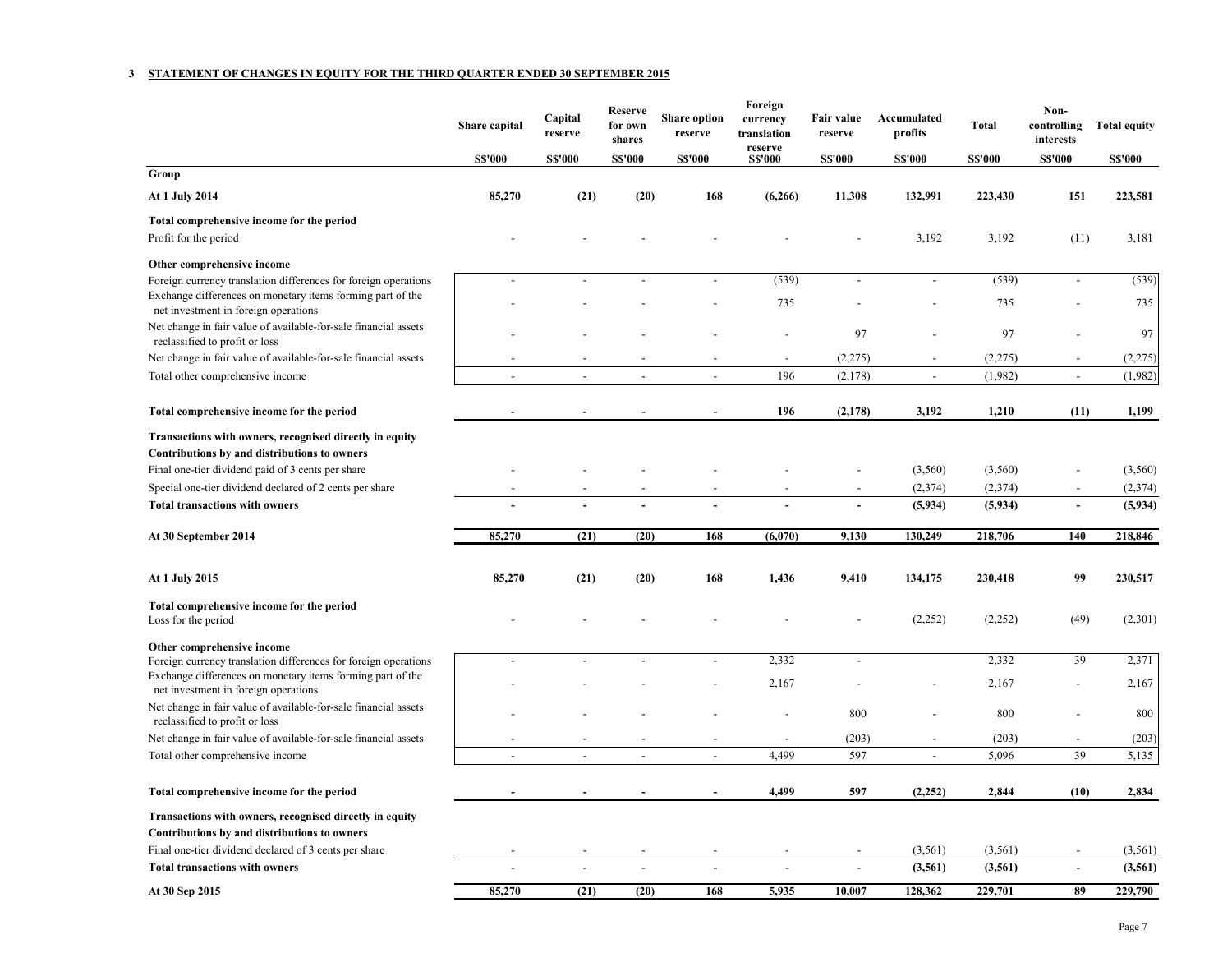# **3 STATEMENT OF CHANGES IN EQUITY FOR THE THIRD QUARTER ENDED 30 SEPTEMBER 2015 (cont'd)**

|                                                                                                                                                                                                                                                                      | <b>Share</b><br>capital<br><b>S\$'000</b> | Capital<br>reserve<br><b>S\$'000</b> | <b>Reserve for</b><br>own shares<br><b>S\$'000</b> | <b>Share option</b><br>reserve<br><b>S\$'000</b> | Accumulated<br>profits<br><b>S\$'000</b> | <b>Total</b><br>equity<br><b>S\$'000</b> |
|----------------------------------------------------------------------------------------------------------------------------------------------------------------------------------------------------------------------------------------------------------------------|-------------------------------------------|--------------------------------------|----------------------------------------------------|--------------------------------------------------|------------------------------------------|------------------------------------------|
| Company                                                                                                                                                                                                                                                              |                                           |                                      |                                                    |                                                  |                                          |                                          |
| At 1 July 2014                                                                                                                                                                                                                                                       | 85,270                                    | (21)                                 | (20)                                               | 168                                              | 93,461                                   | 178,858                                  |
| Total comprehensive income for the period<br>Profit for the period                                                                                                                                                                                                   |                                           |                                      |                                                    |                                                  | 3,404                                    | 3,404                                    |
| Other comprehensive income<br>Total other comprehensive income                                                                                                                                                                                                       | $\overline{\phantom{a}}$                  | $\sim$                               | $\sim$                                             | $\sim$                                           | $\sim$                                   |                                          |
| Total comprehensive income for the period                                                                                                                                                                                                                            |                                           |                                      |                                                    |                                                  | 3,404                                    | 3,404                                    |
| Transactions with owners, recognised directly in equity<br>Contributions by and distributions to owners<br>Final one-tier dividend declared of 3 cents per share<br>Special one-tier dividend declared of 2 cents per share<br><b>Total transactions with owners</b> | $\overline{a}$<br>$\blacksquare$          | $\blacksquare$                       | $\sim$                                             | $\sim$                                           | (3,560)<br>(2,374)<br>(5,934)            | (3,560)<br>(2,374)<br>(5,934)            |
| At 30 September 2014                                                                                                                                                                                                                                                 | 85,270                                    | (21)                                 | (20)                                               | 168                                              | 90,931                                   | 176,328                                  |
| At 1 July 2015                                                                                                                                                                                                                                                       | 85,270                                    | (21)                                 | (20)                                               | 166                                              | 98,865                                   | 184,260                                  |
| Total comprehensive income for the period<br>Profit for the period                                                                                                                                                                                                   |                                           |                                      |                                                    |                                                  | 3,823                                    | 3,823                                    |
| Other comprehensive income<br>Total other comprehensive income                                                                                                                                                                                                       | ÷.                                        | ÷.                                   | $\sim$                                             | $\sim$                                           | $\sim$                                   | $\blacksquare$                           |
| Total comprehensive income for the period                                                                                                                                                                                                                            |                                           |                                      |                                                    | $\blacksquare$                                   | 3,823                                    | 3,823                                    |
| Transactions with owners, recognised directly in equity<br>Contributions by and distributions to owners                                                                                                                                                              |                                           |                                      |                                                    |                                                  |                                          |                                          |
| Final one-tier dividend declared of 3 cents per share                                                                                                                                                                                                                |                                           |                                      |                                                    |                                                  | (3, 561)                                 | (3, 561)                                 |
| <b>Total transactions with owners</b>                                                                                                                                                                                                                                | $\overline{a}$                            | $\blacksquare$                       | $\blacksquare$                                     | $\blacksquare$                                   | (3,561)                                  | (3,561)                                  |
| At 30 September 2015                                                                                                                                                                                                                                                 | 85,270                                    | (21)                                 | (20)                                               | 166                                              | 99,127                                   | 184,522                                  |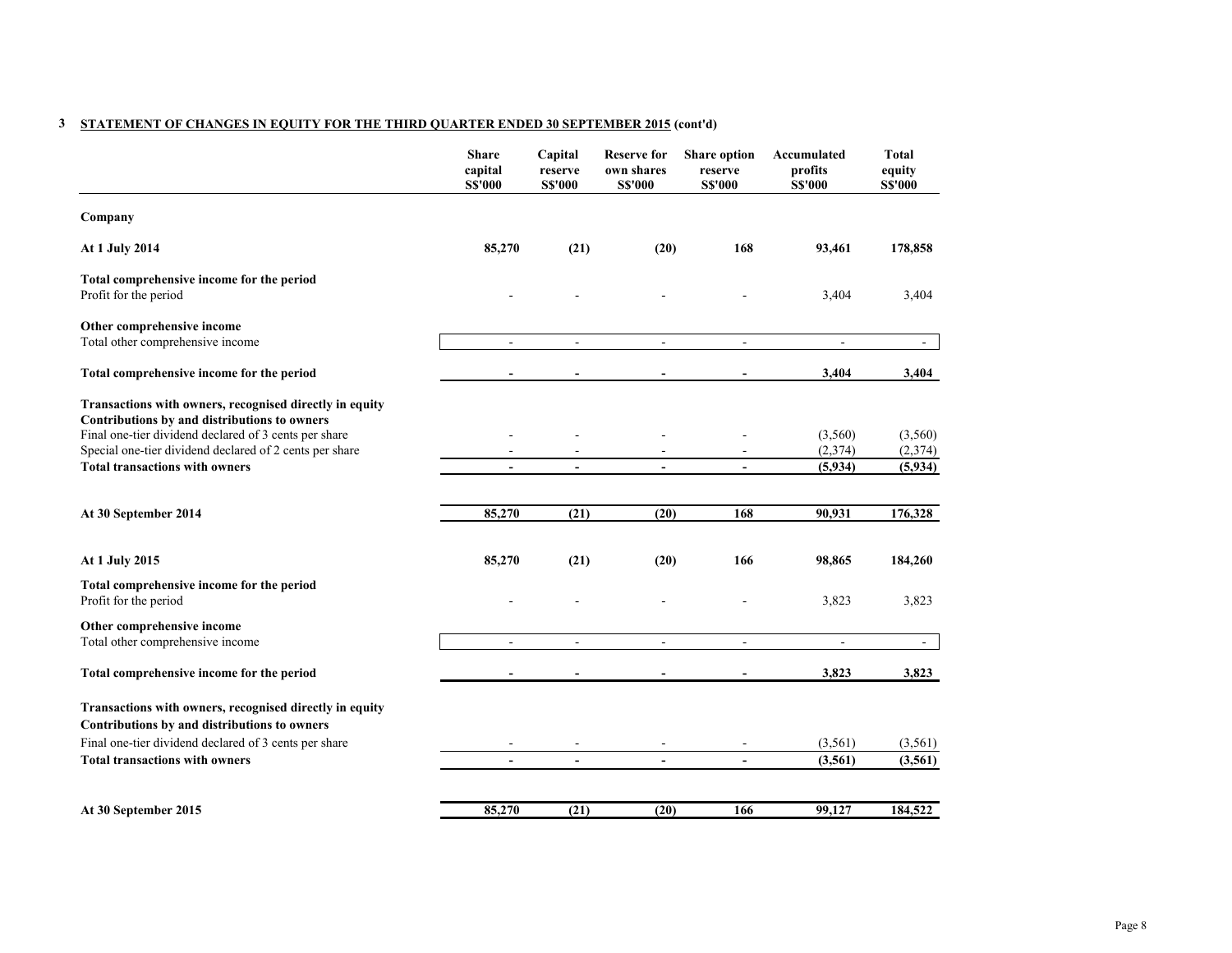#### **3(a) CHANGES IN COMPANY'S SHARE CAPITAL**

Changes in share capital since the end of the previous period reported on:

|                                                                                            | <b>Number of Shares</b> |
|--------------------------------------------------------------------------------------------|-------------------------|
| Issued share capital of the Company<br>(excluding treasury shares) as at 31 December 2014  | 118,683,500             |
| Issued share capital of the Company<br>(excluding treasury shares) as at 30 September 2015 | 118,683,500             |

There were 19,000 treasury shares held by the Company as at 30 September 2015 (30 September 2014: 19,000) which has been excluded in the number of issued ordinary shares stated above.

As at 30 September 2015, options to subscribe to 1,232,500 ordinary shares remained unexercised (30 September 2014: 1,282,500 ordinary shares).

#### **3(b) TOTAL NUMBER OF ISSUED SHARES EXCLUDING TREASURY SHARES.**

|                                                         | As at<br>30 Sep 2015 | As at<br>31 Dec 2014 |
|---------------------------------------------------------|----------------------|----------------------|
| Total number of issued shares excluding treasury shares | 118.683.500          | 118.683.500          |

## **3(c) TREASURY SHARES**

|                                                             | <b>Number of shares</b><br>for the quarter ended |             |  |
|-------------------------------------------------------------|--------------------------------------------------|-------------|--|
|                                                             |                                                  |             |  |
|                                                             | 30 Sep 2015                                      | 30 Sep 2014 |  |
| Group and Company                                           |                                                  |             |  |
| As at beginning of the quarter                              | 19.000                                           | 324,000     |  |
| Treasury shares transferred on exercise of the share option | ۰                                                | (305,000)   |  |
| As at end of the quarter                                    | 19.000                                           | 19.000      |  |

#### **4 AUDIT**

These figures have not been audited or reviewed by the Company's auditors.

#### **5 AUDITORS' REPORT**

Not applicable.

### **6 ACCOUNTING POLICIES**

Other than the adoption of the new and revised Financial Reporting Standards (FRS) which took effect on or after 1 January 2015, the Group has applied the same accounting policies and methods of computation in the financial statements for the current reporting period as compared with the audited financial statements for the financial year ended 31 December 2014.

#### **7 CHANGES IN ACCOUNTING POLICIES**

There are no changes to the accounting policies.

## **8 REVIEW OF GROUP PERFORMANCE**

Revenue for the Group declined by 2.2% from \$41.8 million in 3Q2014 to \$40.9 million in 3Q2015, due to slowdown in construction activities and margin squeeze in Singapore and Johor, Malaysia.

Over supply in China's property market and sluggish construction activities resulted in losses in the joint venture companies as compared to profit in same quarter last year.

During 3Q2015, the Group also incurred unrealised losses on its investment segment due to impairment and decrease in fair value of its financial assets.

As a result, the Group reported a loss of \$2.3 million in 3Q2015 against profit of \$3.2 million in 3Q2014.